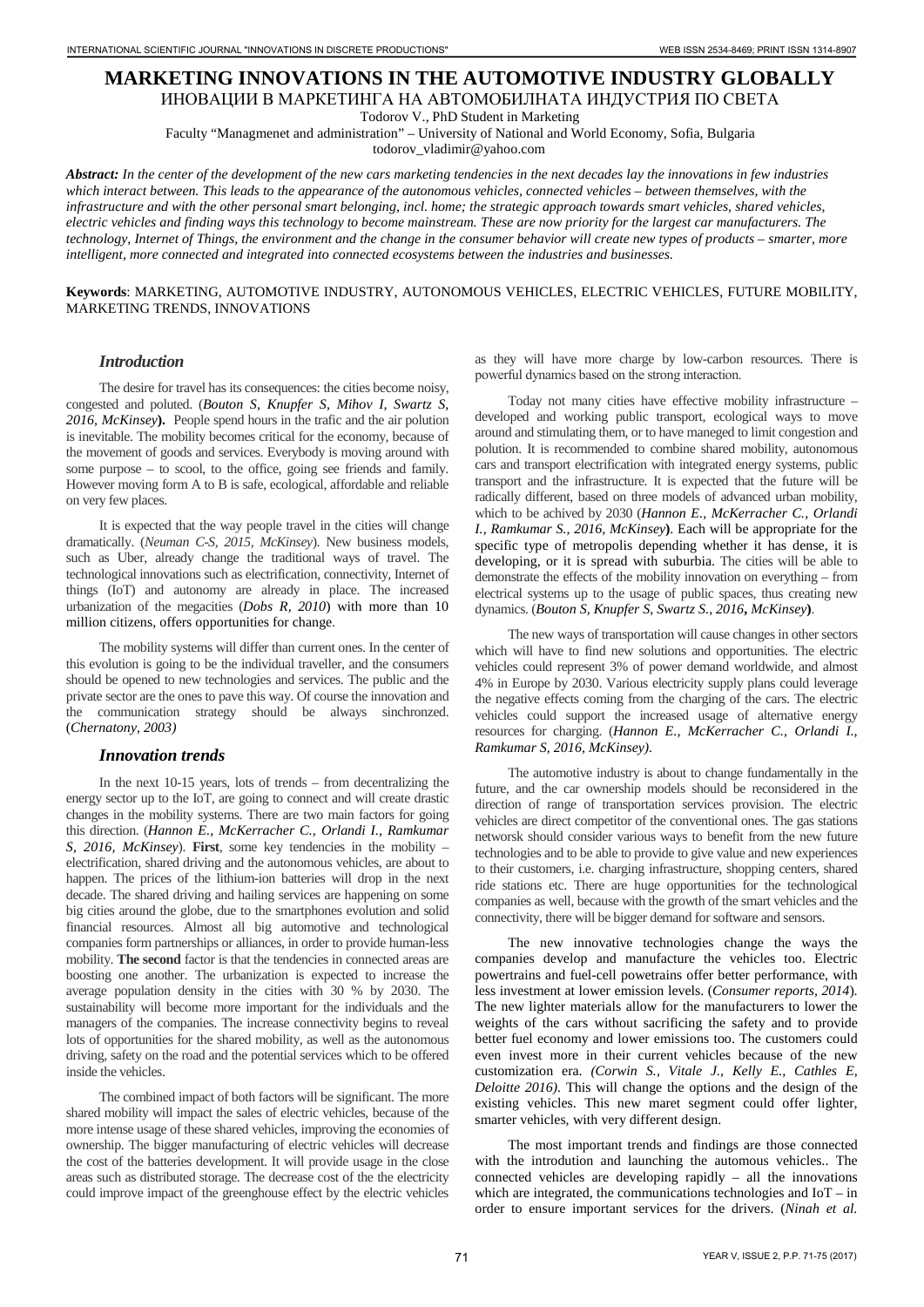*2015*). The vehicles equipped with communication control equipment and sensors, which allow vehicle-to-vehicle (V2V) communication and vehicle-to-infrastructure (V2I) communication, could proactively to offer various routes in order to avoid risks on the road, or to call for help in case of accident. (Onstar.com, bmw.com). The companies continue seriously to invest into such technologies. The vehicles receive precise information about their location on the road compared to the other vehicles, hazardeous situations, so to take precautions to avoid accidents. (*Yvkoff L., 2015*). Along with these innovations, the change of the behavior of the Generation Y is taking place. They go for pay-on-demand personal mobility models, rather than buying and ownership of assets. This fundamentally changes the consumer model of personal ownership of vehicles. (*Giffi C, Vitale J., 2014*) The system which has been developed for a century is about to be transformed, which will create whole new ecosystem. (*Tansley A., 2012*) for personal mobility. It is still arguable whether the automotive industry will continue to develop towards this future ecosystem for mobility or the changes will be even more radical. It can't be forecasted precisely now how exactly the industry and the existing structures will change, what kind of new business models will appear, what are going to be the value propositions.

#### *Future mobility*

There are two opposite visions for the future mobility. *(Corwin S., Vitale J., Kelly E., Cathles E, Deloitte 2016)*. The fundamental differences lay in the alternative whether today's system with personally owned vehicels, driven by humans will stay relatively unchanged, or we are going to shift into a system of selfdriving, autonomus, vehicles shaped by dominating shared mobility. There is critical difference in the ways this to happen. So called "Insider" point of view believes thet the current system could progress in a way that in its basis it stays unchanged. The "Disrupter" point of view foresees disruptive approach towards very different future. The authors offer four future states of personal mobility based on two important tendencies – vehicle control (driver vs. autonomy) and vehicle. ownership (private vs. shared).

The new era of affordable mobility requires converging the tendenciеs of self-driving vehicles and the shared vehicels. In this future the companies should offer new value, new range of experiences and services for the passengers, to meet their various needs, at various price levels. (*Vanderveen C., 2014*). The connevtivity and IoT will give opportunity for direct link between home, appliances, and vehicles. The autonomous vehicles could be programed to optimize the comfort of the occupants. (*Le Vine, Zolfaghari* and *Polak J.*, *2015*)

The early addopters of the autonomous and connected technology would be people travelling to work in some of the biggest cities, for the sake of faster transits, shorter distances and improved routes due to the provided real-time data and information. Until the expansion of the smart infrastructure and its usage become to a breakpoint, the fleet of the autonomous vehicles could spread from the downtown of the cities to their high populated suburbia. The advanced communication technologies will coordinate the transits from place to place. Intuitive interfaces will allow the consumers to e-hail a vehicle to pick them in a minutes, and to travel safely and cost-efectively. The vehicles and the traffic system operators, the service providers inside the vehicles and the data and metadata owners could find new opportunities to monetize the cost providing new experiences to the passengers.

The autonomous vehicles are just one of the several factors influencing the future transportation and costs. The demographic tendencies, the changing consumer behavior and preferences, IoT, price changes, improved transport options, information flows, as well as other innovations and tendencies, will seriously influence how and how much people drive and travel. These factors will be still predominant over the autonomous vehicles at least by 2040. *(Litman T., Victoria Transport Policy Institute, 2017)*

The autonomous technology and opportunities will resut in more shared vehicles, more autonomous taxi cars and more sharing of the priately owned vehicles. (*Fagnant D. and Kockelman K. 2013; Schonberger and Gutmann 2013*). The possibility of one household vehicle to serve many users, could decrease the ownership with 43% and to increase the mileage with up to 75% *(Sivak M. and Schoettle B., 2015*). The potential benefits which the advocates of autonous technology foresee are the significant convenience, safety, congestion reduction, fuel efficiency, energy savings pollution decrease. Human mistake causes 93% of the road accidents and the autonous vehicles will decrease these accidents by 90% (*KPMG 2013; Fagnant D. and Kockelman K., 2015*), incl. the system errors ("death by computer"), cyberterrorism (*Bilger B., 2013*), and wil compensate the risk of the human behavior on the road and the side effects such as increased traffic caused by the faster or more cost-effective way of travel. (*Ecenbarger W., 2009; Fung B., 2015; Kockelman, et al. 2016; Lin P., 2013; Ohnsman A.,2014*). The decrease of privately owned vehicles will decrease the parking issues. The necessity of conventional public transport services will also decrease. To have clear and visible benefits of the self-driving cars, dedicated autonous vehicles lanes will be required, which will change the infrastructure of the cities. *(Litman T., Victoria Transport Policy Institute, 2017)* The autonous vehicles will solve the parking issues, but they will reduce the the important incomes for the cities by parking. Besides the drives, other professional occupations will disappear. If the accidents on the road are reduced, then industry working on this will be seriously changed. This indludes insurance business, aftersales, repair shops and workers, spare-parts suppliers etc.. (*Anderson J. et al. 2014, Rand.org)* **The two contribute in the contribute in the contribute in the contribute in the contribute in the contribute in the contribute in the contribute in the contribute in the contribute in the contribute in the contribute in** 

It's the main trend in the new cars marketing – the transformation of the traditional conventional cars into autonomous, with sharing between many consumers, with smart options for management, e-hailing, and providing personal and customizable services inside, thus transforming it into new type of media. When the autonomous vehicles become bigger part of the fleet on the road and most of the transits are autonomous, they could reduce significantly the risk on the road, congestions, parking issues, as well as to ensure energy savings and reduction of the CO2 emissions. *(Litman T., Victoria Transport Policy Institute, 2017).*

## *The autonomous driving*

This innovative technology can be understood in five ways of driving, proposed by **National Highway Traffic Safety Assiciation** (NHTSA, www.nhtsa.gov), which provides various benefits, depending on the autonomy level:

- Level 0: the human drive does everything;
- Level 1: an automated system on the vehicle can sometimes assist the human driver conduct some parts of the driving task;
- Level 2: an automated system on the vehicle can actually conduct some parts of the driving task (e.g. wheel and acceleration), while the human continues to monitor the driving environment and performs the rest of the driving task;
- Level 3: an automated system can both actually conduct some parts of the driving task and monitor the driving environment in some instances, but the human driver must be ready to take back control when the automated system requests;
- Level 4: an automated system can conduct the driving task and monitor the driving environment, and the human need not take back control, but the automated system can operate only in certain environments and under certain conditions (or fully automated driving)
- Level 5, the automated system can perform all driving tasks, under all conditions that a human driver could perform them (or driverless operation)

The autonomy could increase the mobility of those who are not able or don't want to drive. At level 4 there the technology will be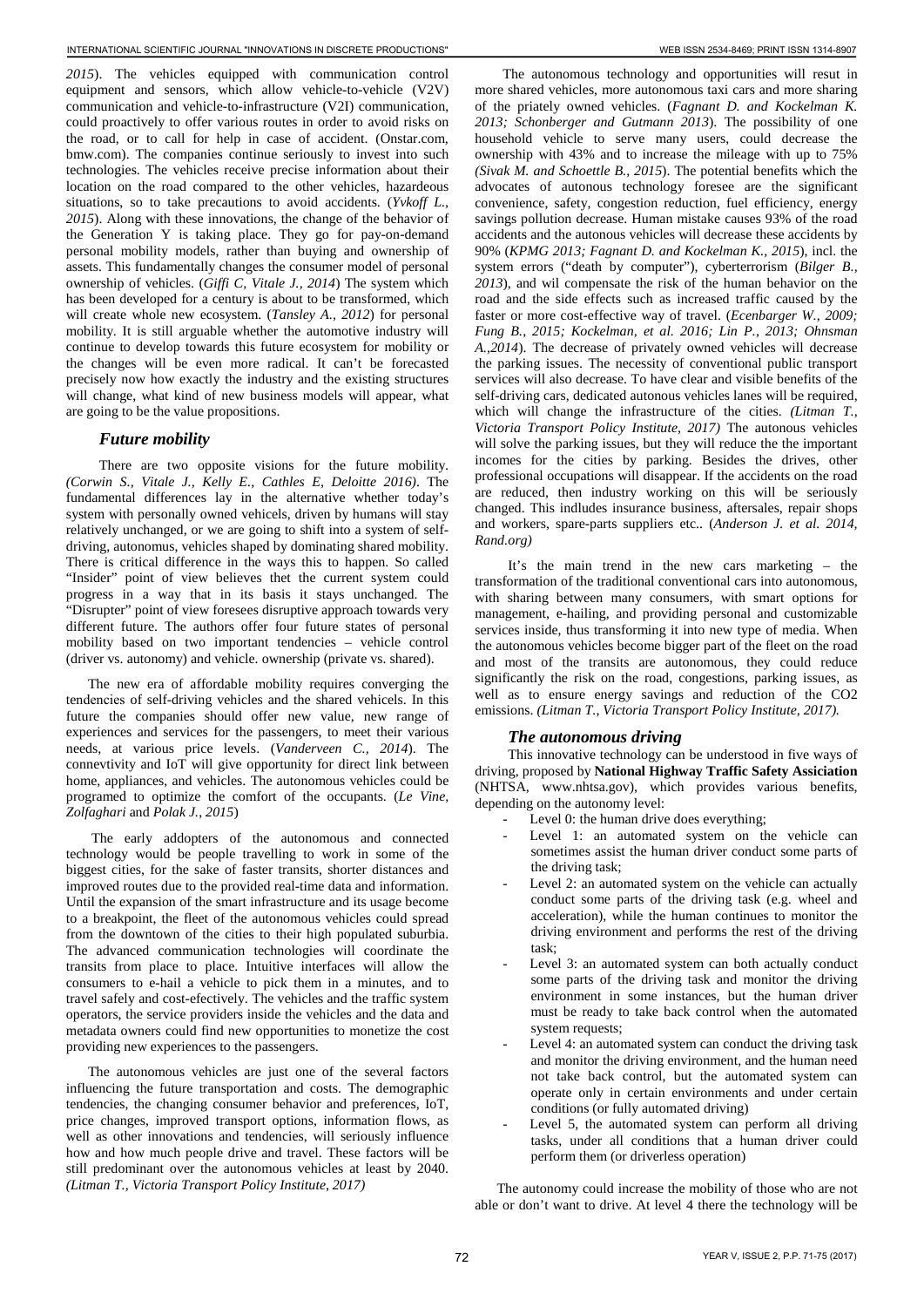able to give a ride to disabled people, blind, or those who are too young to drive. This will give independency, reducing the social isolation and access to public and private services.

At level 3 or higher, could be reduced the congestion costs, as the occupants can perform various tasks within the vehicle – work, have a rest, watch TV, read etc.

Level 3 could also increase the longer commutting. This could make the people to settle at far distance from the main part of the cities. The autonomous vehicles could lead to higher spread of the population and usage of less populated areas around big cities. However inside the metropolis areas it could lead the population density due to the reduced need of parking space. At Level 4 the autonoums vehicles could just leave the occupants at their destination and to drive to satellite parking zones, leading to potential decrease of car ownership. *(Litman T., Victoria Transport Policy Institute, 2017).*

Litman T. continues to argue on other potential benefits of the autonomous technology. The overall effect on the energy usage and pollution is stil not clear, but it seems both will be decreased. The autonomous vehicles will alow fuel efficiency, allowing acceleration and breaking 4-10% smoother than by humans. The other imnprovements could include less distance between the vehicles leading to road capacity incremental. The platooning suggests less stops or speed changes. It allows lower speed (meaning fuel economy), but more effective overall speed, meaning improved time for travel. As the accidents suppose to be reduced with time, the cars and the trucks will have lower weght, which will increase fuel efficiency. The autonous vehicles would decrease the air pollution by using alternative fuels and powertrains. If the accidents reduction allows lighter vehicles, then this will solve lots of the issues with the electric vehicles range, resulting into higher demand. At Level 4, аthe vehicles could drop off their occupants at the given destination and continue to the charging station or to the gas station by themselves. Still it is a disadvantage the lack of developed charging infrastructure for the alterantive fuel vehicles.

Litman T. argues on potential disadvantages as well. Many of the disadvantages exist in the benefits themselves. As the autonomous vehicles would decrease the congestion cost and would improve fuel efficiency, they would decrease the personal cost for driving. Due to this fact and increased mobility of people who are not able to drive, the total vehicle-travel would increase leading to negative external effects like congestion and increased fuel economy. However, despite of the congestions, the techology could could increase the road permeability due to the more effective vehicle operations and the overall delay due to decreased. The autonomous driving capability will probably increase vehicle purchase prices by thousands, and may require hundreds in annual subscription fees for special assistance, navigation and mapping services. The analysis suggests that effects which increase vehicle travel are more numerous and significant than those that reduce vehicle travel, so self-driving vehicles are likely to increase total vehicle travel, although these impacts are difficult to predict and will depend on specific autonomous vehicle implementation, such as their performance, technical matters, user costs, fuel and road prices. **THE ENERGY AS CIRCULAR CONTENTIFIC SCIENCE AND THE ENERGY ISSN 2534-8469; PRINT ISSN 2534-8469; PRINT ISSN 2534-8469; PRIN 2734-8469; PRIN 2734-8469; PRIN 2734-8469; PRIN 2734-8469; PRIN 2734-8469; PRIN 2734-8454-8469;** 

A research (*Burns L., Jordan W., Scarborough B., The Earth Institute, Columbia University 2013*) presents three different scenarios to evaluate the personal mobility. They combine mobile internet, autonomous vehicles, shared automotive systems, specificpurpose vehicle design and advanced powertrains. The results show that this new mobility system has the potential to provide better overall performance at lower cost at varilus conditions. It provides significant benefits for sustainability through improved rpd safety, reduced congestions, energy savings, lower emission levels, efficient space and land use and equal rights for travel and acces. It suggests several models which define the connection between the geographical regions and the cost and performance of the coordinated shared autonomous mobility systems.

It is possible now to be provided better ways for mobility at lower cost for the consumers and society. This opportunity is a result of combination of five technological and business enablers:

- "Mobility internet" does for the movement of people and goods, what Internet has done for the movement of information by coordinating large amounts of real-time data.
- Self-driving vehicles operatate without human control, allowing to occupants to spend their time in the vehicle as they please, without endanger themselves or the others on the road.
- Shared vehicles are by several people throughout the day rather exclusively by individual drivers who leave them parked 90% of the time during the day.
- The specific-purpose vehicle design is developed to respond to the type of mobility and the number of occupants they serve, which makes them efficient to energy, space and cost compared to the conventional vehicles.
- The new advanced powertrains allow the usage of alternative sources to move the cars and trucks. This includes electric drive, electric motors and electronic and digital control in addition or separately to the regaular combustion engines. Individually each of these are significant advantage to the contemporary transport infrastructure. Combined in a new innovative way to enhance the customers' experience in the vehicles, they bring drastic improvements and transformational changes.

The new mobility system can improve people's life which is shown via three exmaples and analytics models, give by the authors. The new system combines the existing developments in the autonomous vehicels with the emerging of the mobility internet, which could coordinate the movement of the vehicles in space in time. The new mobility could work if optimally sized shared fleets of driverless, coordinated, specific‐purpose vehicles are available. The customers could request a ride via app on their smartphone. An autonomous vehicle arrives at their door within few minutes and gives them a ride straight to their destination. During this trip the occupants can use their time as they are pleased. (reading, eating, talking on the phone, working, sleeping, watching a movie, listening to music). Futhermore, personalized playsists could be offered to the custmores based on their entire mobile experice, browsing and made choices during their previous trips. Upon arrival, the vehicle leaves the passangers and continues to its next destination for next client, without any need to park anywhere.

The authors conclude that, by combining the five business and technological factors, could be achieved much better performances at lower cost. This new mobility system is more attractived in comparison to the other ways for public transport, due to its potential to be more convenient, more energy- and resources efficient, more cost-effective, and much safer and cheaper. The shared vehicles bring this efficiency, which lead to cost-saving. The econy of scale could be reached rapidly, the autonomous vehicles are comfortable for the consumers. The results are similar in the different types of cities. The benefits for sustainable growth are significant with the autonomous shared vehicles.

The autonomous vehicles can impact also flying experiences. (*Schwab K., 2017*). It is foreseen that 54 million autonomous vehicles will be on the road by 2035 and it is projected that nearly every vehicle will be autonomous by 2050 (*IHS Automotive, 2014*). The ease and convenience of using a self-driving car for six or seven hours while working remotely or sleeping could mean fewer short-haul flights. The convenience of self-driving cars could force airports to rethink their entire experience design – baggage, check-in, security lines. To compete with self-driving cars, the airlines will have to shift the services they're offering. Most importantly, they may need to offer door-to-door service, picking up customers from their homes or convenient pick-up locations and delivering them directly to the airport. That's something that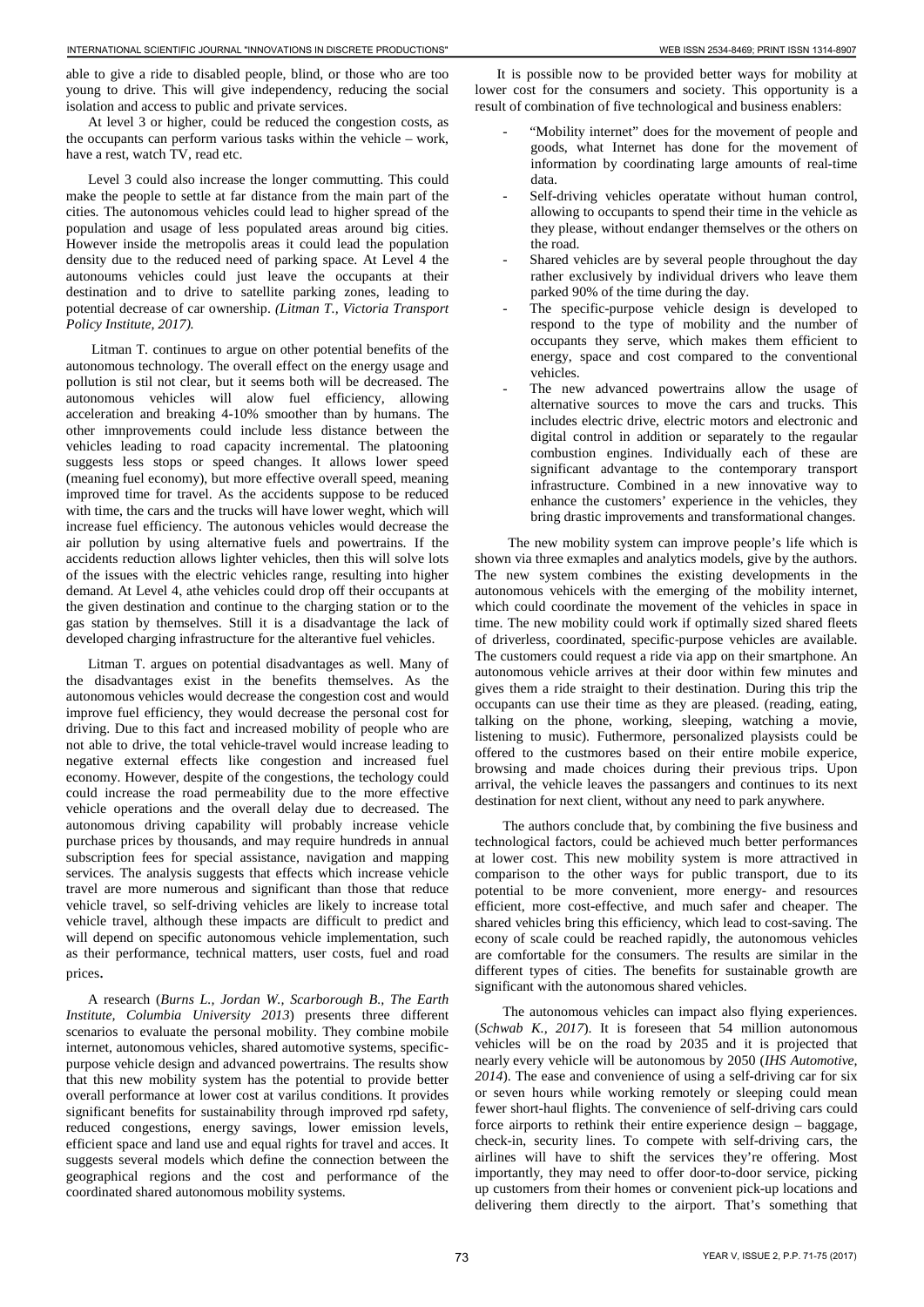already happens in luxury travel. Plane manufacturers are thinking about autonomous vehicles as well. In collaboration with Italdesign, Airbus recently released a concept vehicle that's part self-driving car, part self-driving drone.

Self-driving cars will likely fundamentally alter the nature of the airport itself. They could eliminate the need for parking structures, since people's cars can drop them off and simply drive back home. When the parking structure is not longer needed, airports will have a large chunk of real estate that could be turned into hotel conferencing rooms.

The rise of the self-driving cars will have serious impact on the society. It can be identified ten developments in three eras, in connection with the self-driving cars. (*Bertoncello M, Wee D., 2015 McKinsey&Company*). These vehicles are serious innovation for the automotive industry, but their potential influence as time, adoption and penetration are not clear. The self-driving vehicles could really play crucial role for the economies, businesses, industries, mobility and society. To clarify these issues, the authors interview 30 experts globally and then the information is combined with data by Automotive & Assembly and High-Tech Practices, to be proposed relevant point of view for the impact of the new type of vehicles.

First era is focused on the conditions before the autonomous vehicles being on the market for use by the consumers, or at the phase of development and new mobility models begin to emerge. The second era argues on the autonomous vehicles at the phase of early adoption, and the last era projects the changes which could follow when the autonomous vehicles become primary means of transportation.



*Fig.1: Self-driving vehicle revolution. Source: McKinsey& Company*

# *Conclusion*

Both automotive and tech industries are working to present something radically different and innovative than the current existing vehicles. The tendency fully autonomous, shared, electric, vehicles on demand is about to happen, bringing additional innovative business models and services, which to be researched and analysed from now on. It is expected a world in which:

- The vechicles do not crash. Autonomy eliminates the cause for almost all accidents – the human mistake; Connectivity between the vehicles themselves and real time data and connectivity with infrastructure allow communication about potential danger on the road too;
- The congestions happen rarerly, due to the sensors integrated in the vehicles, which allow less space between them, as well as integrated communicational systems for traffic management with real time data and information about the congestions.;
- The energy demand is less as the smaller and lighter vehicles allow compact, fuel-efficient and eco-friendly powertrains;
- The travel costs fall, due to the higher utilization of the assets, i.e. shared driving and economy of scale;
- The infrastructure is financed by fees for the actual real consumption and use, as the connected vehicles technology allows precisely the personal costs for usage of the roads;
- The parking spaces disappear, as the rise of the the autonomous vehicles and shared rides eliminate them. The land and the space inside the cities could be used in favour of citizens and green strategies for sutainable development.;
- The authorities stop dealing with the traffic matters, because the autonomous vehicles are programmed not to break the rules and the traffic laws;
- The speed of deliveries increases, and the costs are reduced, due to the rise of fully autonomous networks for truck travels and/or platooning, which operate longer and with less human interaction
- The seamless multimodal transport is becoming mainstream, as the improved system interactions allow the consumers to travel from A to B via multiple connected ways of transportation at fixed price, charged by unified payment system.
- New business models and alliances rise between automotive industry and tech industry creating new supply and value chanins in order to provide new mobility, transforming the vehicles into service, and bringing additional value models for the customers, i.e. provision of personal and customizable services inside, thus transforming it into new type of media

# *Refferences*

Anderson J., et al., Autonomous Vehicle Technology a Guide for Policymakers, RAND Corporation (www.rand.org), 2014 [www.rand.org/content/dam/rand/pubs/research\\_reports/RR400/RR4](http://www.rand.org/content/dam/rand/pubs/research_reports/RR400/RR443-1/RAND_RR443-1.pdf) [43-1/RAND\\_RR443-1.pdf.](http://www.rand.org/content/dam/rand/pubs/research_reports/RR400/RR443-1/RAND_RR443-1.pdf) 

Bertoncello M, Wee D, Ten ways autonomous driving could redefine the automotive world, 2015, McKinsey&Company

Bilger B., Auto Correct: Has the Self-Driving Car at Last Arrived, New Yorker, 25 November 2013; www.newyorker.com/reporting/2013/11/25/131125fa\_fact\_bilger

Bouton S, Knupfer S, Mihov I, Swartz S, Urban mobility at a tipping point, 2016, McKinsey, [http://www.mckinsey.com/business-functions/sustainability-and](http://www.mckinsey.com/business-functions/sustainability-and-resource-productivity/our-insights/urban-mobility-at-a-tipping-point))[resource-productivity/our-insights/urban-mobility-at-a-tipping](http://www.mckinsey.com/business-functions/sustainability-and-resource-productivity/our-insights/urban-mobility-at-a-tipping-point))[point\)](http://www.mckinsey.com/business-functions/sustainability-and-resource-productivity/our-insights/urban-mobility-at-a-tipping-point)) 

Burns L., Jordan W., Scarborough B., Transforming Personal Mobility, 2013, The Earth Institute, Columbia University www.earth.columbia.edu

Chernatony, L.d., McDonald, M.H.D., Creating powerful brands In consumer, service and Industrial markets, Third edition Elsevier/Butterworth-Heinemann, Linacre House, 2003, Oxford

Consumer Reports, "The pros and cons on alternative fuels," February 2014, [www.consumerreports.org/cro/2011/05/pros-and](http://www.consumerreports.org/cro/2011/05/pros-and-cons-a-reality-check-on-alternative-fuels/index.htm)[cons-a-reality-check-on-alternative-fuels/index.htm](http://www.consumerreports.org/cro/2011/05/pros-and-cons-a-reality-check-on-alternative-fuels/index.htm)

Corwin S., Vitale J., Kelly E., Cathles E., The future of mobility How transportation technology and social trends are creating a new business ecosystem, Deloitte University Press, 2016

Dobs R., Prime Numbers: Megacities, Foreign Policy Magazine. Oct 2010, <http://foreignpolicy.com/2010/08/16/megacities/>

Ecenbarger W., Buckle Up Your Seatbelt and Behave, Smithsonian Magazine (www.smithsonianmag.com); 2009,